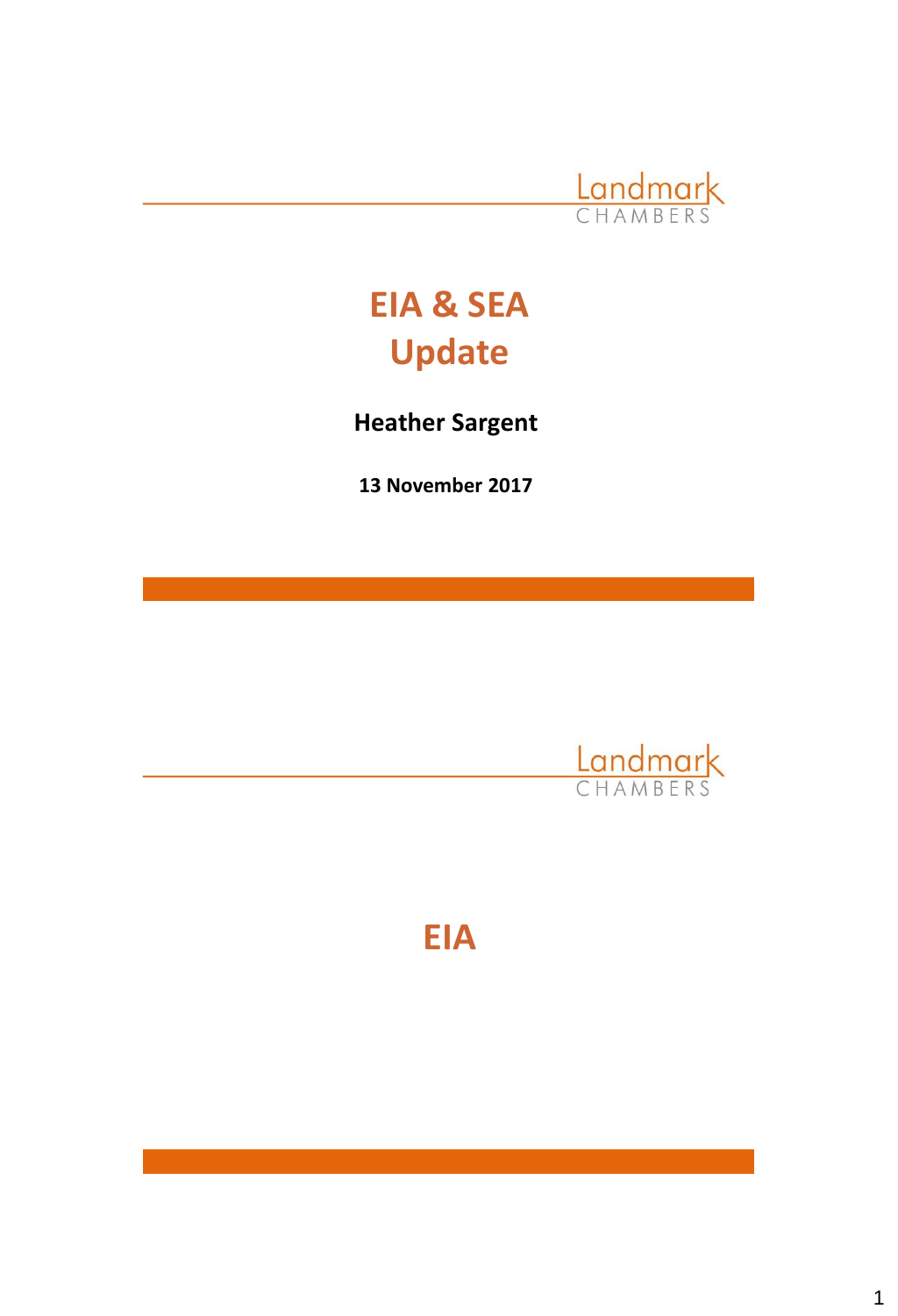### **The new EIA Regulations**

- Entered into force on 16 May 2017
- Transitional position (reg. 76): 2011 Regulations continue to apply:
	- Where the ES was submitted before 16 May 2017
	- Where a scoping opinion was requested before 16 May 2017
	- Parts 1 and 2 of the 2011 Regulations also continue to apply to screening opinions, screening directions and requests for the same made before 16 May 2017

### **The new EIA Regulations**

- Key changes:
	- Reg. 4(2): list of environmental factors to be considered as part of the EIA process now includes "*population and human health*"; also "*biodiversity*" rather than "*fauna and flora*"
	- New requirement in reg. 4(4) to consider, where relevant, the expected significant effects arising from the vulnerability of the proposed development to major accidents or disasters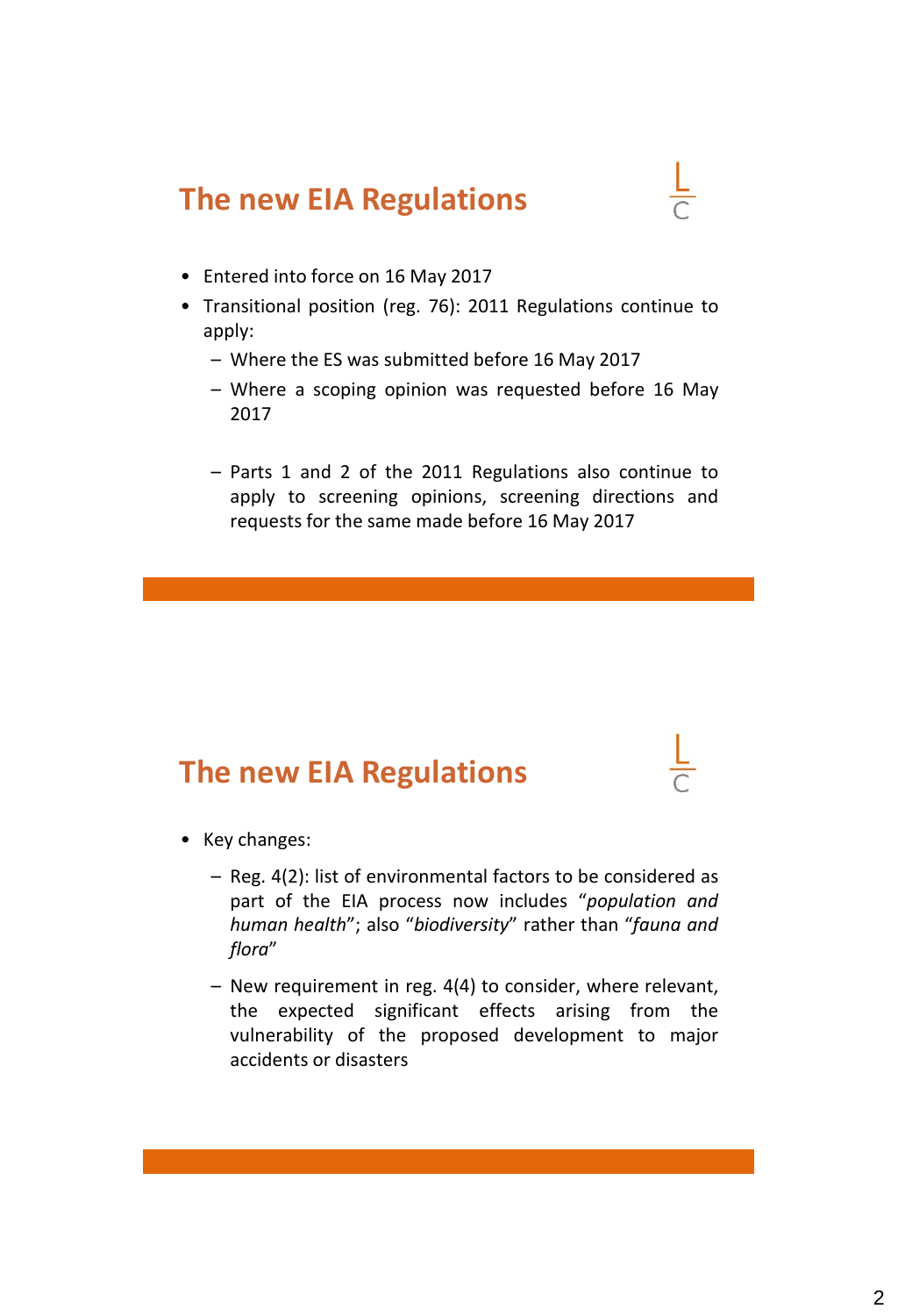### **The new EIA Regulations**

- Reg. 6(2)(e): expressly provides that the information submitted with a request for a screening opinion may address *"any features of the proposed development or any measures envisaged to avoid or prevent what might otherwise have been significant adverse effects on the environment"*
- Reg. 18(3): an ES must include *(inter alia) "(d) a description of the reasonable alternatives studied by the developer, which are relevant to the proposed development and its specific characteristics, and an indication of the main reasons for the option chosen, taking into account the effects of the development on the environment"*

### **The new EIA Regulations**

- Reg. 18(4): where a scoping opinion/direction has been issued, the ES must be based on the most recent scoping opinion/direction issued, so far as the proposed development remains materially the same as the proposed development that was subject to that opinion/direction
- Reg. 27(1): where a HRA is required as well as an EIA, the LPA / SoS must *"where appropriate"* ensure that the HRA and the EIA are *"co-ordinated"*
- Reg. 29(2)(b)(i): decision to grant planning permission for an EIA application/appeal must include the *"reasoned conclusion"* of the LPA/SoS on the significant effects of the development on the environment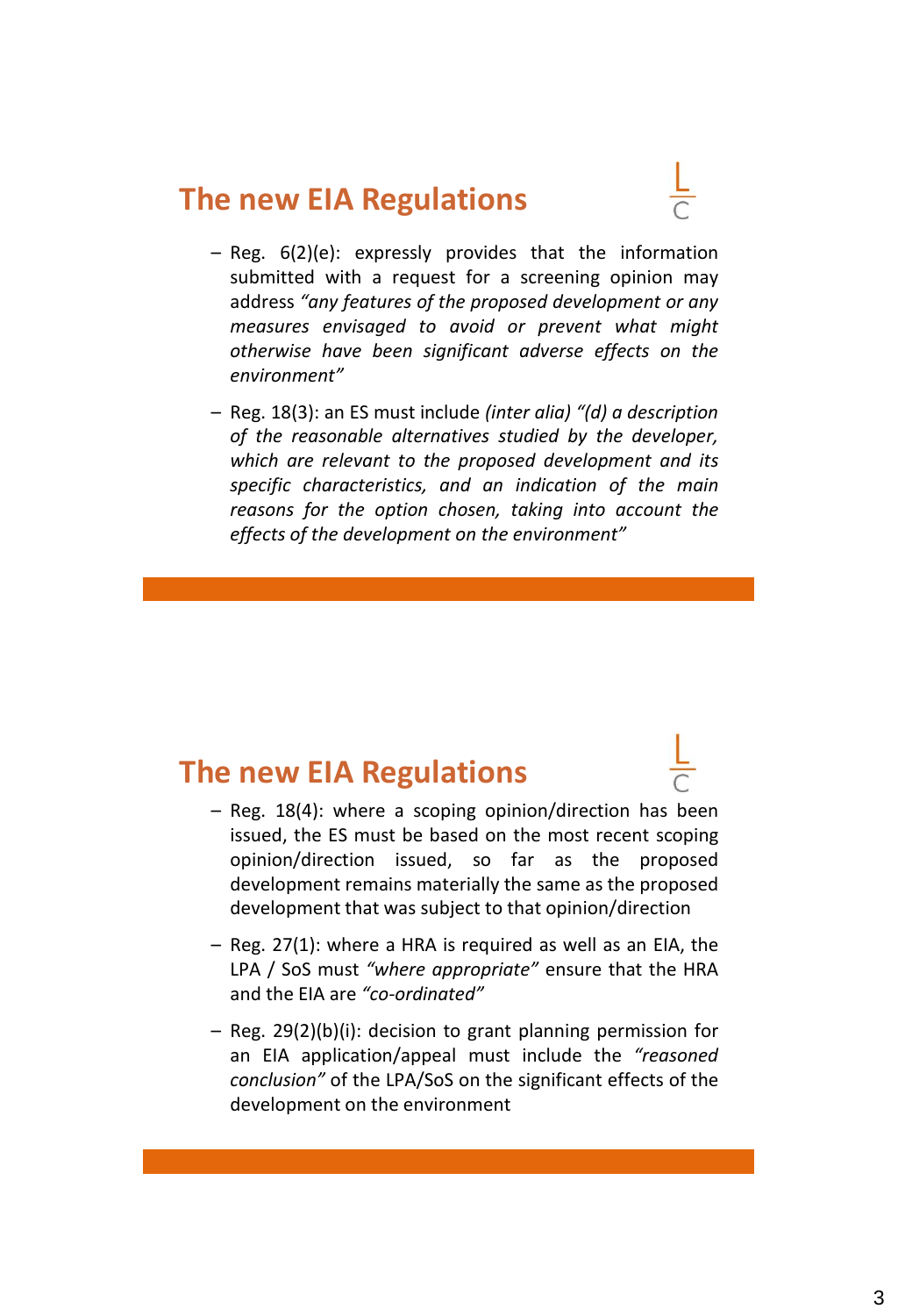## *Birchall Gardens*



*R (o.a.o. Birchall Gardens LLP) v Hertfordshire CC* [2016] EWHC 2794 (Admin) – 4 November 2016

- Challenge to a grant of planning permission for an inert waste recycling facility
- First ground of challenge is that the screening opinion is unlawful, because the LPA failed to comply with its obligation under reg. 4(7) of the 2011 EIA Regulations to give clearly and precisely its full reasons for its opinion that the proposed development does not constitute *"EIA development"*
- Argument rejected by Holgate J:

### *Birchall Gardens*

- [66] [67]: discussion of the context in which the screening decision sits: *Bateman* continues to apply (see *Mackman*)
- [84] In line with *Save* and *Porter*, the principle remains that the level of detail required in a screening opinion depends upon the complexity, or otherwise, of the issues to be considered in the instant case, so that the test is whether the reasons given are adequate in relation to the particular application before the authority. Accordingly, in some cases it is acceptable for the reasoning to be brief (see *Mackman*)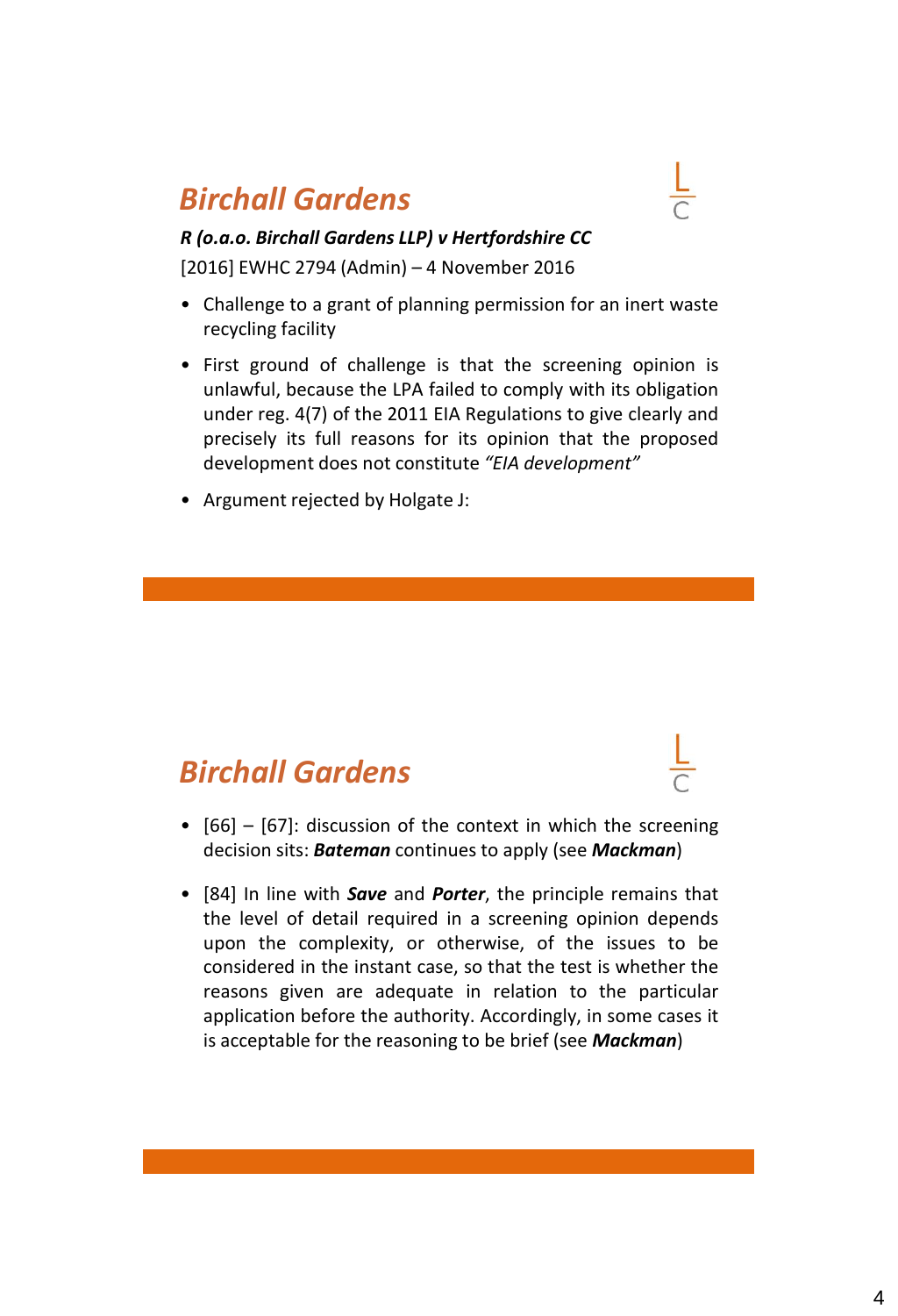## *Birchall Gardens*

- It is also necessary for the court to have in mind the legal context. The planning authority is not issuing a decision letter in a planning appeal, which needs to resolve "*the principal or important controversial issue*s", but is issuing a screening opinion for the narrower purpose identified in *Bateman* and *Mackman*
- "[86] …as Sales LJ pointed out in [*Mordue* at [27]], …**it is sufficient to take the court to the reasons given in the instant case… without any need for exegetical comparison with reasons given in relation to other planning decisions.** That is to be discouraged."

### *Birchall Gardens*

- [87]: The application of relevant Schedule 3 criteria depends upon the judgement of the LPA. **Where the LPA deals with only some of the criteria listed in Schedule 3 (or in the PPG), it should not be inferred without more that it has disregarded other criteria** (see *Mackman* and *Mordue*)
- [97]: draft emerging local plan policies that simply identify potential to be allocated for housing do not qualify as "*cumulative development*" falling within Schedule 3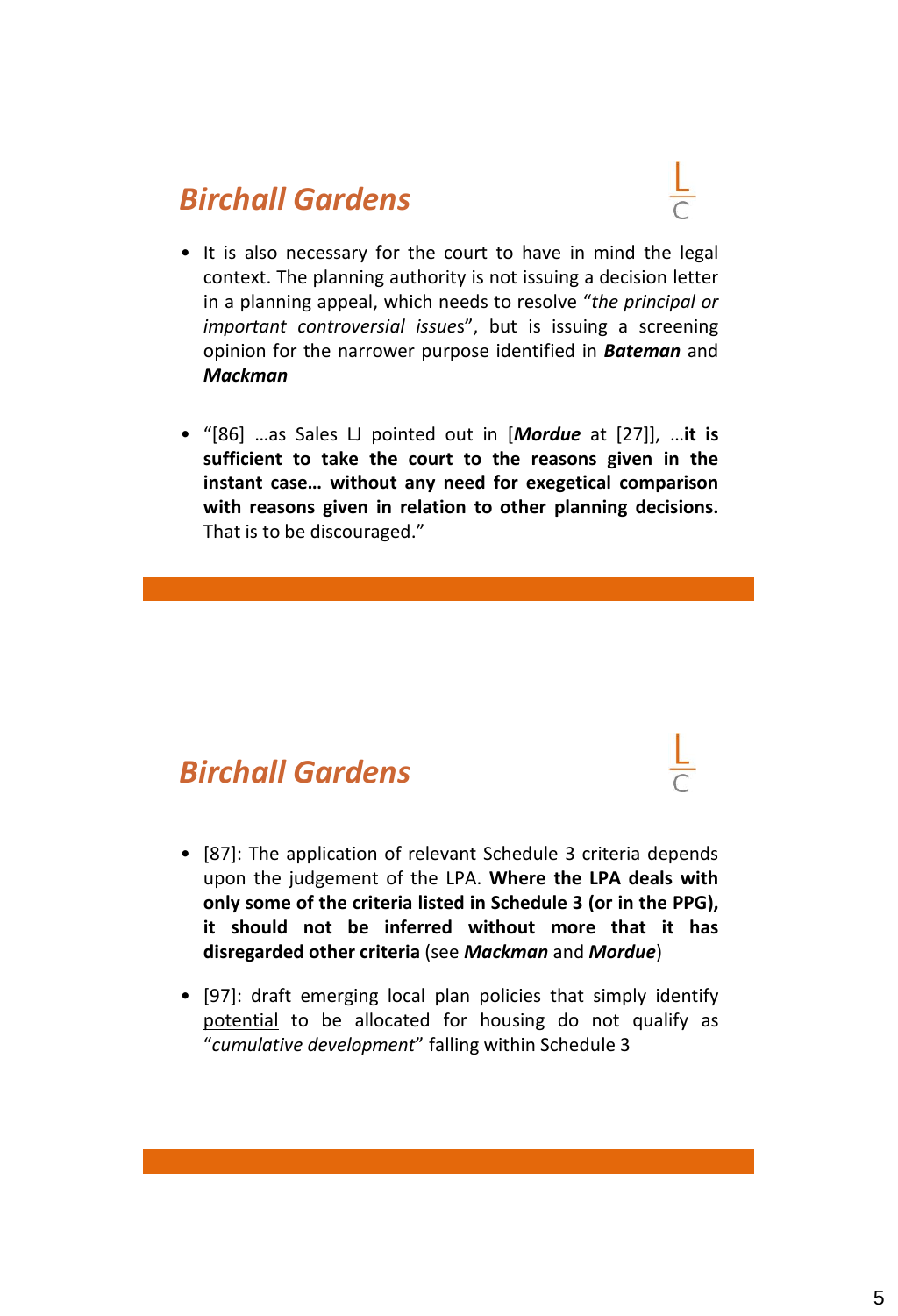### *Leckhampton*

#### *R (o.a.o. Leckhampton Green Land Action Group Ltd) v Tewkesbury BC*

[2017] EWHC 198 (Admin) – 9 February 2017

- Challenge to the grant of planning permission for the construction of 377 dwellings
- Is argued that the ES and the LPA unlawfully failed to treat the proposal as part of a larger *"project"*, namely the whole of the A6 strategic allocation
- Argument rejected by Holgate J:

### *Leckhampton*

- Discussion of *Bowen-West*:
	- The scope of an EIA is essentially a matter of judgement
	- *(Obiter)*: the intensity of review in relation to the scope of EIA is the conventional *Wednesbury* approach, the exercise being concerned with fact-finding and not with issues or functions involving any consideration of proportionality
- "Single project" argument rejected
	- Proposed development is capable of being developed as a freestanding scheme irrespective of whether the Cheltenham borough part of the A6 allocation is developed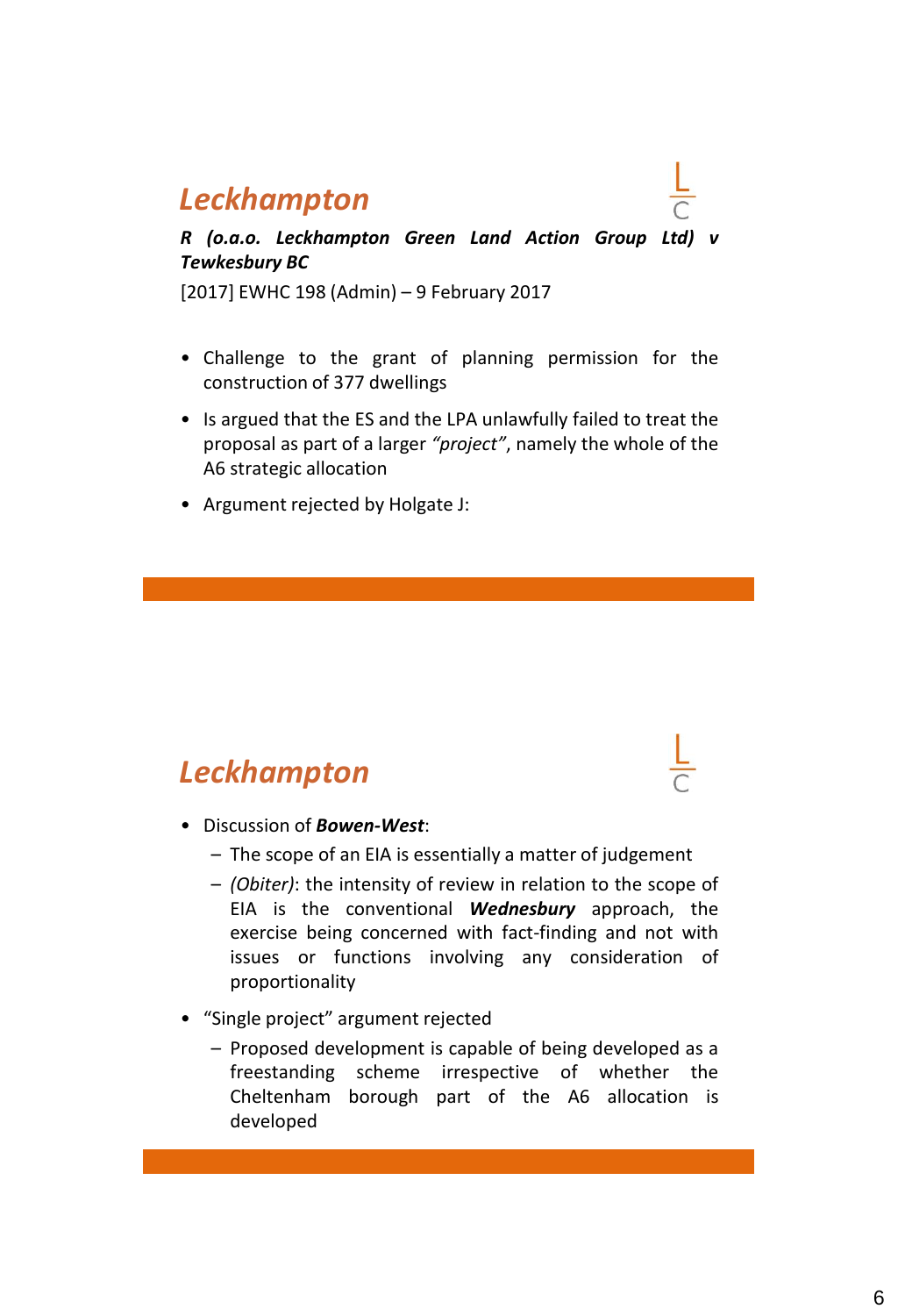### *Leckhampton*

- 
- No functional interdependence suggested
- The development proposed for the Cheltenham part of the allocation has in any event also been the subject of EIA
- [130]: "**The mere allocation in the draft JCS policy of the overall A6 area for development does not support a conclusion that only the development of the whole of that area could be treated as a "project" for the purposes of EIA, and not some part of that area**"
- Note also [136] to [138]: **planning committee members do not have to read (for themselves) the whole of the ES and the other** *"environmental information"*

### *PNRAG*

### *Preston New Road Action Group v SSCLG*

[2017] EWHC 808 (Admin) – 12 April 2017

- S.288 challenge to grant of planning permission for exploratory fracking
- Is alleged that the ES is defective because it fails adequately to assess the following cumulative impacts:
	- The potential for continued use of the well pad and associated surface works for gas extraction in the future
	- The impact of greenhouse gas emissions arising from a period of extended flow testing after the initial gas flow testing and flaring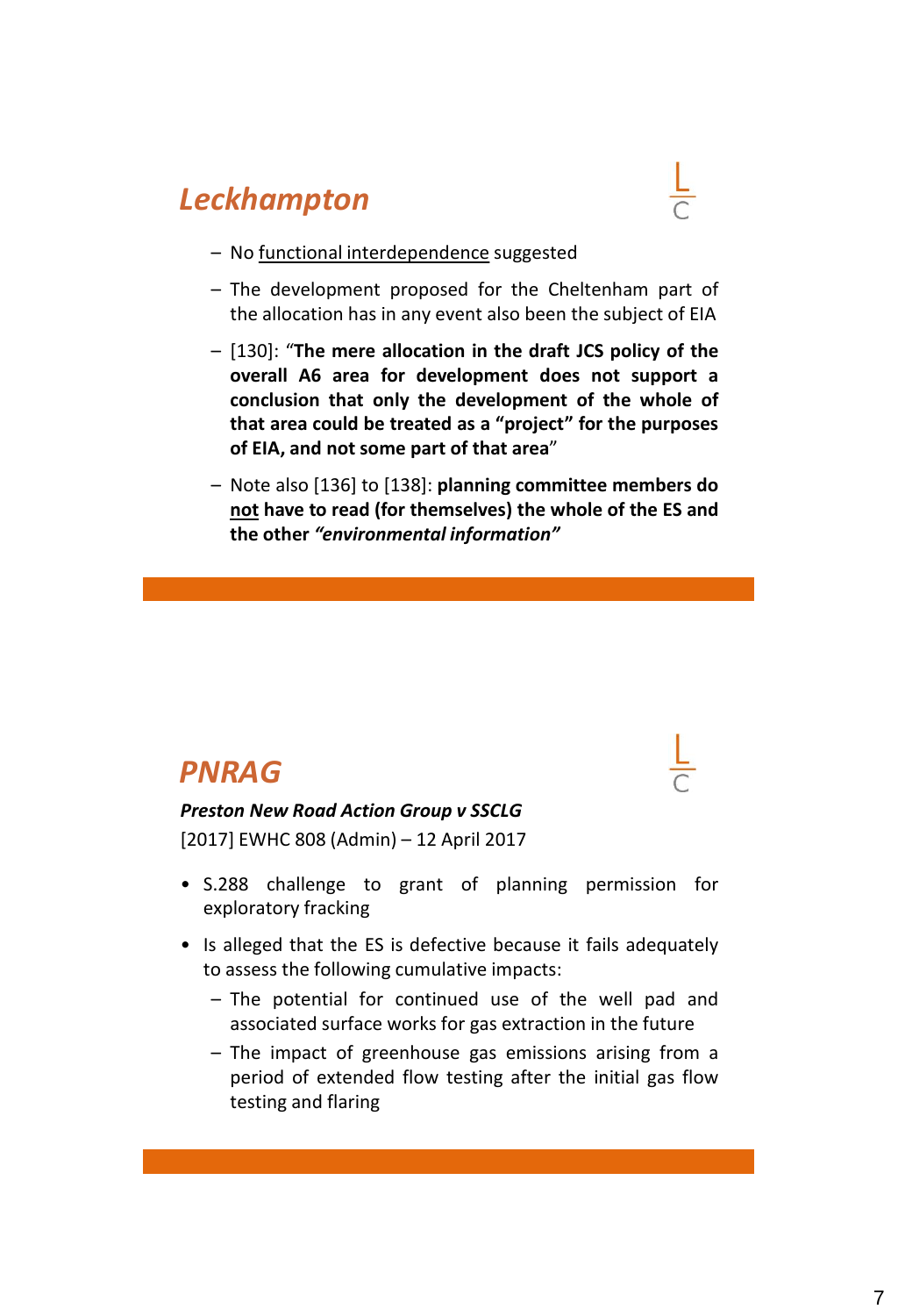### *PNRAG*

- Argument rejected by Dove J:
	- On potential continued use: the application had to be addressed on its own terms and was for permission for exploration and appraisal of the potential gas resource for a period of six years: thus, strictly limited in time and for a sole purpose
		- Any further gas extraction beyond that would have to be the subject of a new planning application (either s.70 or s.73 TCPA 1990) and a new ES would have to be prepared
	- On the period of extended flow testing: para. 120 of the Planning Practice Guidance on Minerals is not incompatible with the EIA Directive:

### *PNRAG*

"[128] …there is and was **no evidence** to support any suggestion that the provision of gas from the application site to the grid, and thereby to residential or industrial users, will lead to **any increase in the consumption of gas and therefore the generation of greenhouse emissions in the UK**. It is in my judgment a perfectly sensible assumption, on the basis of the evidence that was before the decisiontaker and, for that matter, the Court that any gas provided to the grid during the extended flow phase will simply replace gas that would otherwise be consumed by residential and industrial users supplied by the grid, and thus there is **no evidence that there would actually be any increase in gas usage and or greenhouse gas emissions**. Thus, there were no indirect, secondary or cumulative effect of the kind suggested arising from the exploration phase which required inclusion within the ES."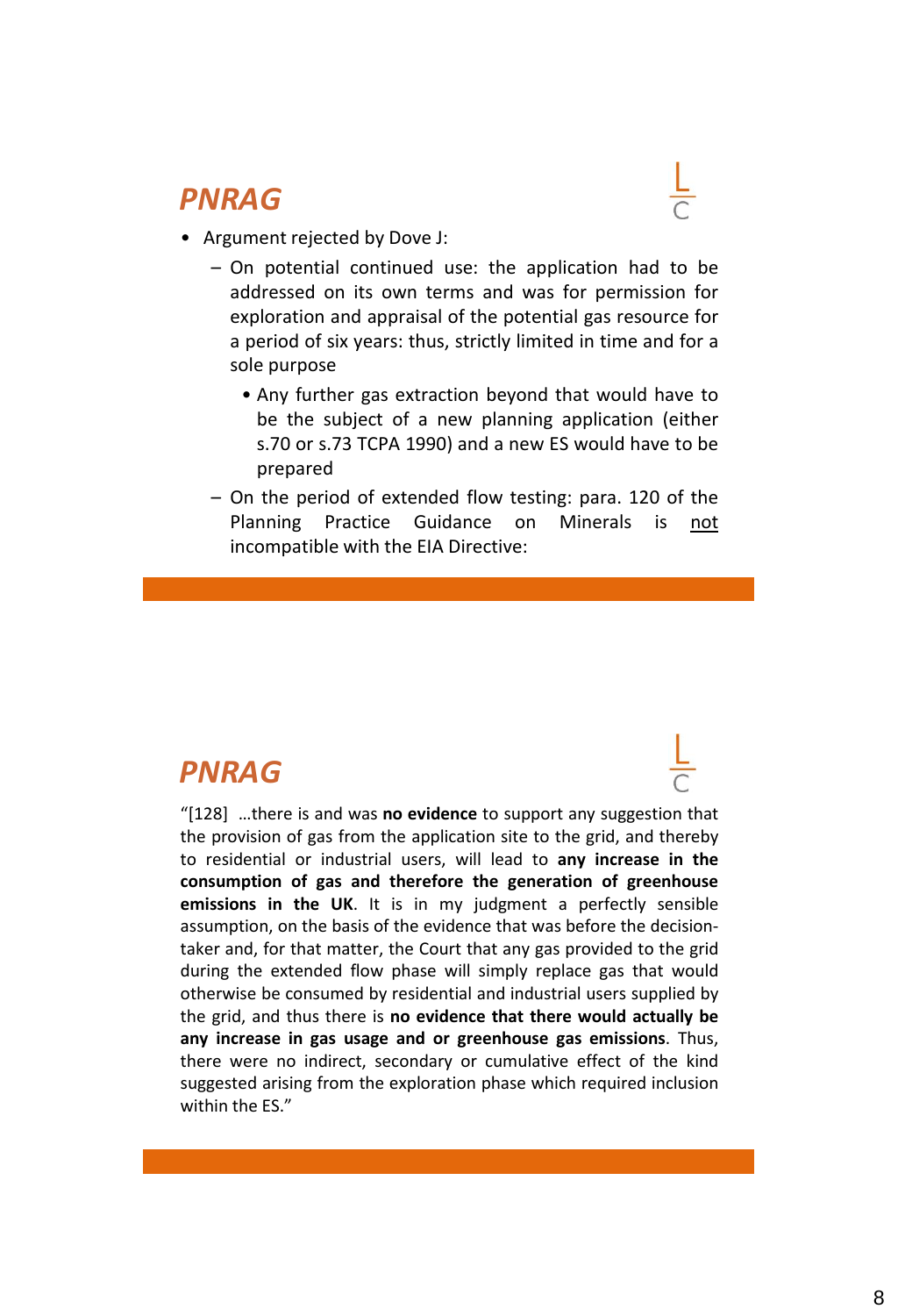### *PNRAG*



"…There is a clear distinction to be drawn between the position at the stage of the extended flow phase when the wells would be connected to the grid, and the flaring which would occur during the initial flow testing phase. The flaring plainly gives rise to the burning of gas and generation of greenhouse gases that would not otherwise arise and which, therefore, is properly the subject of assessment within the ES."

### *Headcorn*

#### *R (o.a.o. Headcorn PC) v SSCLG*

[2017] EWHC 970 (Admin) – 2 May 2017

- Lang J rejects JR challenge to (i) negative screening direction from SoS and (ii) subsequent grant of planning permission for up to 220 dwellings
- Sole ground of challenge is that SoS failed to take into account a material consideration, namely the concerns expressed about the cumulative impact of traffic by Kent County Council's Corporate Director (Mrs Cooper) in correspondence with the Borough Council
- Lang J holds that Mrs Cooper's correspondence concerned **the emerging Local Plan** and that KCC had never opposed the allocation that included the relevant site on traffic grounds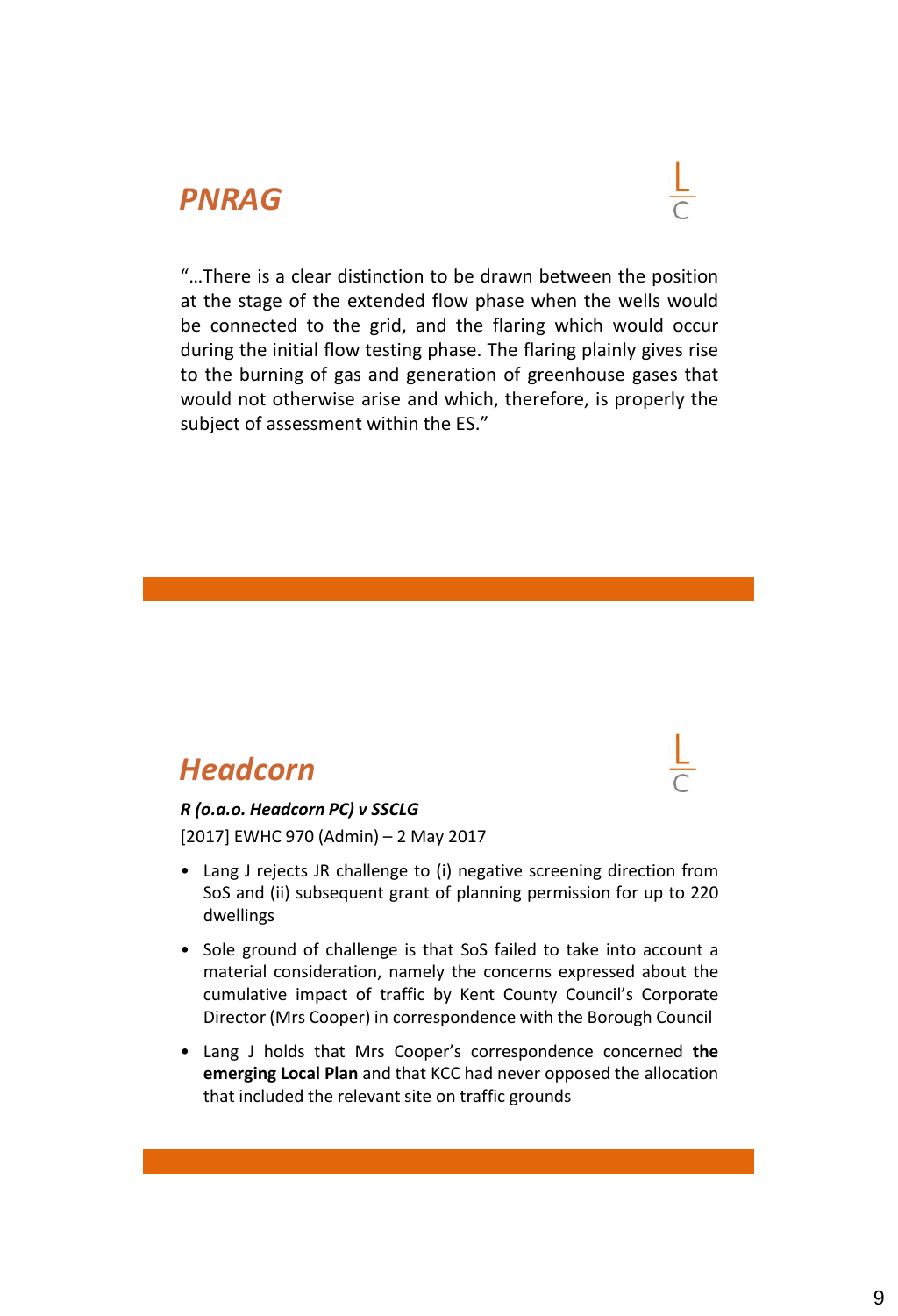### *Headcorn*



"[60] Applying the legal principles in *Loader, Bateman, Evans* and *Hockley* … I consider that the Secretary of State was entitled to base his screening assessment upon the material before him which did relate to the Site, and **to disregard as irrelevant the issues raised in the correspondence from Mrs Cooper which did not relate to the Site. Since KCC had submitted detailed comments on this particular application, the Secretary of State was entitled to assume that these comments represented KCC's views.** He was not under any legal obligation to launch a speculative investigation into whether KCC might also be concerned that development in Headcorn could have a cumulative environmental impact on the A274 corridor in the south eastern sector of Maidstone, when there was no objective evidence to support this suggestion."

### *Stadt Wiener Neustadt*

#### **Case C-348/15** *Stadt Wiener Neustadt v Niederosterreichische Landesregierung*

CJEU – 17 November 2016

- Consent granted for an increase in capacity of a fuel processing plant. EIA should have been undertaken but was not
- Under Austrian law the consent cannot be annulled after the expiry of a three-year time limit and the consent is deemed to be lawfully granted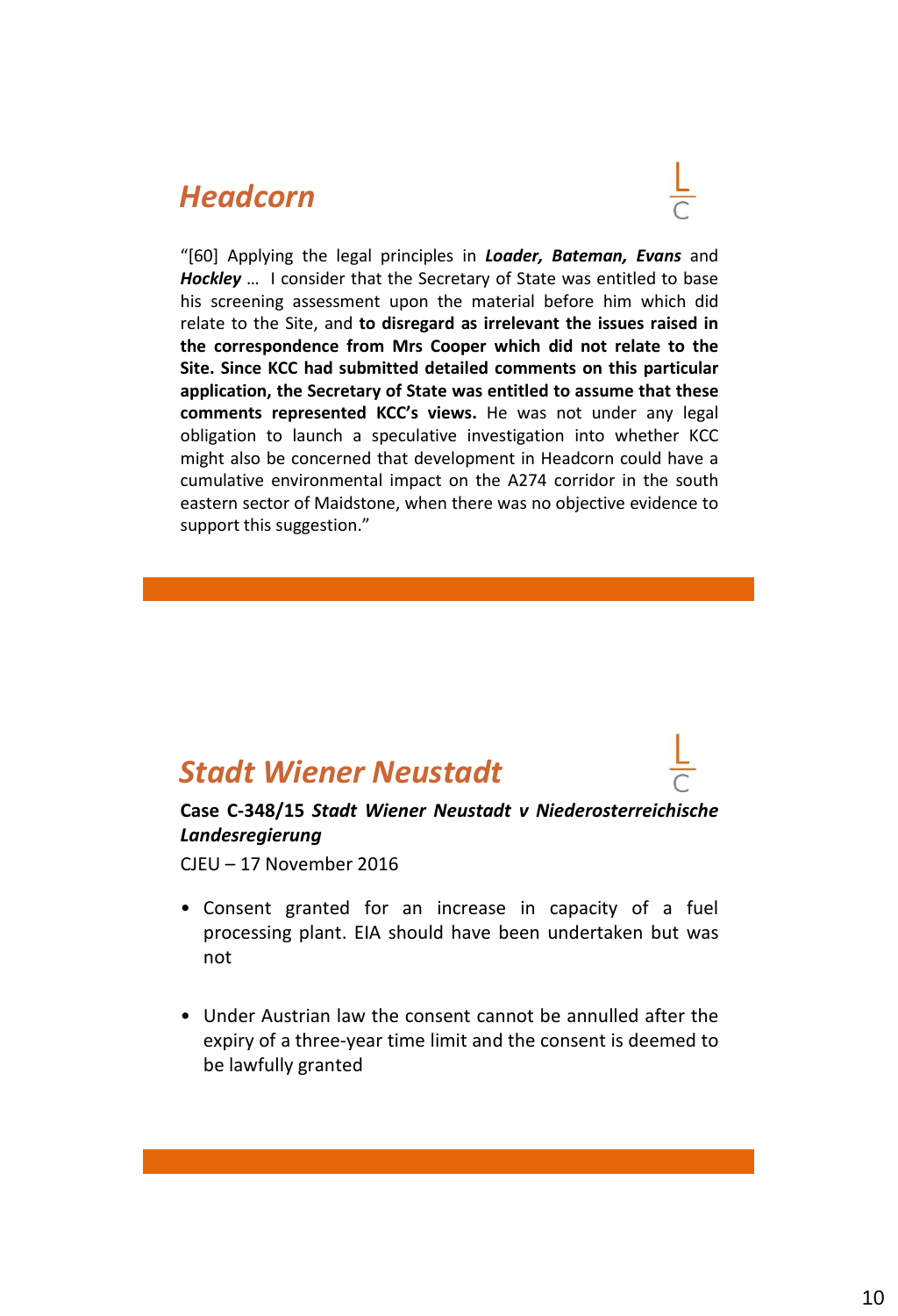### *Stadt Wiener Neustadt*

- CJEU:
	- It appears that the Austrian provision in question does not satisfy the conditions for exclusion of a project from EIA that are laid down by Article 1(5) of Directive 85/337 ([26] to [34])
	- "A national provision under which projects in respect of which the consent can no longer be subject to challenge before the courts, because of the expiry of the time limit for bringing proceedings laid down in national legislation, are purely and simply deemed to be lawfully authorised as regards the obligation to assess their effects on the environment … **is not compatible with** [the EIA] **directive**"
	- However:

### *Comune di Corridonia*



CJEU – 26 July 2017

- "[43] …in the event of failure to carry out an [EIA], EU law, on the one hand, requires Member States to nullify the unlawful consequences of that failure and, on the other hand, **does not preclude regularisation through the conducting of an impact assessment, after the plant concerned has been constructed and has entered into operation**, on condition that:
	- national rules allowing for that regularisation do not provide the parties concerned with an opportunity to circumvent the rules of EU law or to dispense with applying them, and
	- an assessment carried out for regularisation purposes is not conducted solely in respect of the plant's future environmental impact, but **must also take into account its environmental impact from the time of its completion**."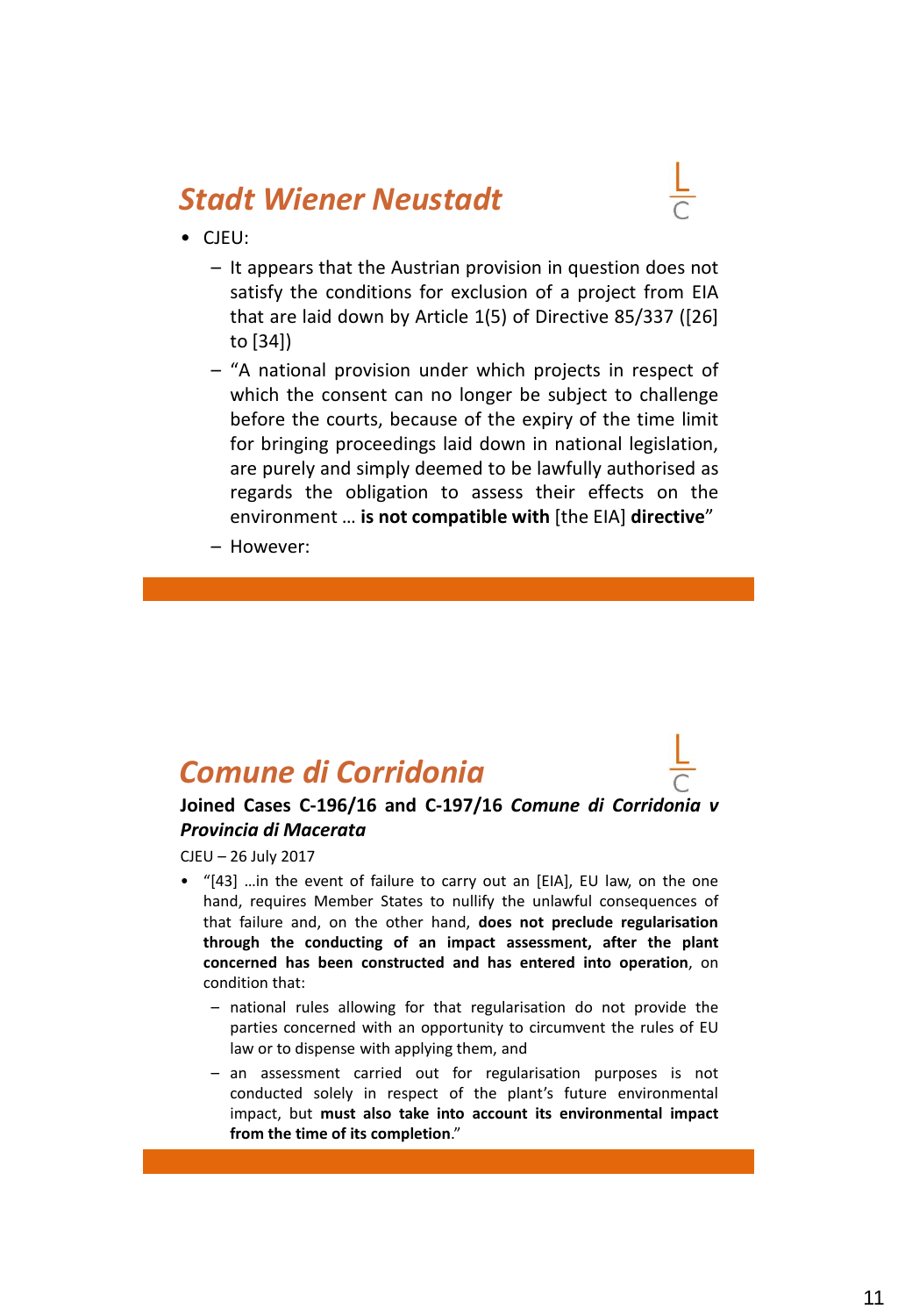### $\frac{L}{C}$ *Bund Naturschutz in Bayern e.V.*

**Case C-645/15** *Bund Naturschutz in Bayern e.V. v Freistaat Bayern*

CJEU – 24 November 2016

• CJEU judgment on the proper interpretation of the EIA Directive in relation to road projects and the concept of "*construction*"



**SEA**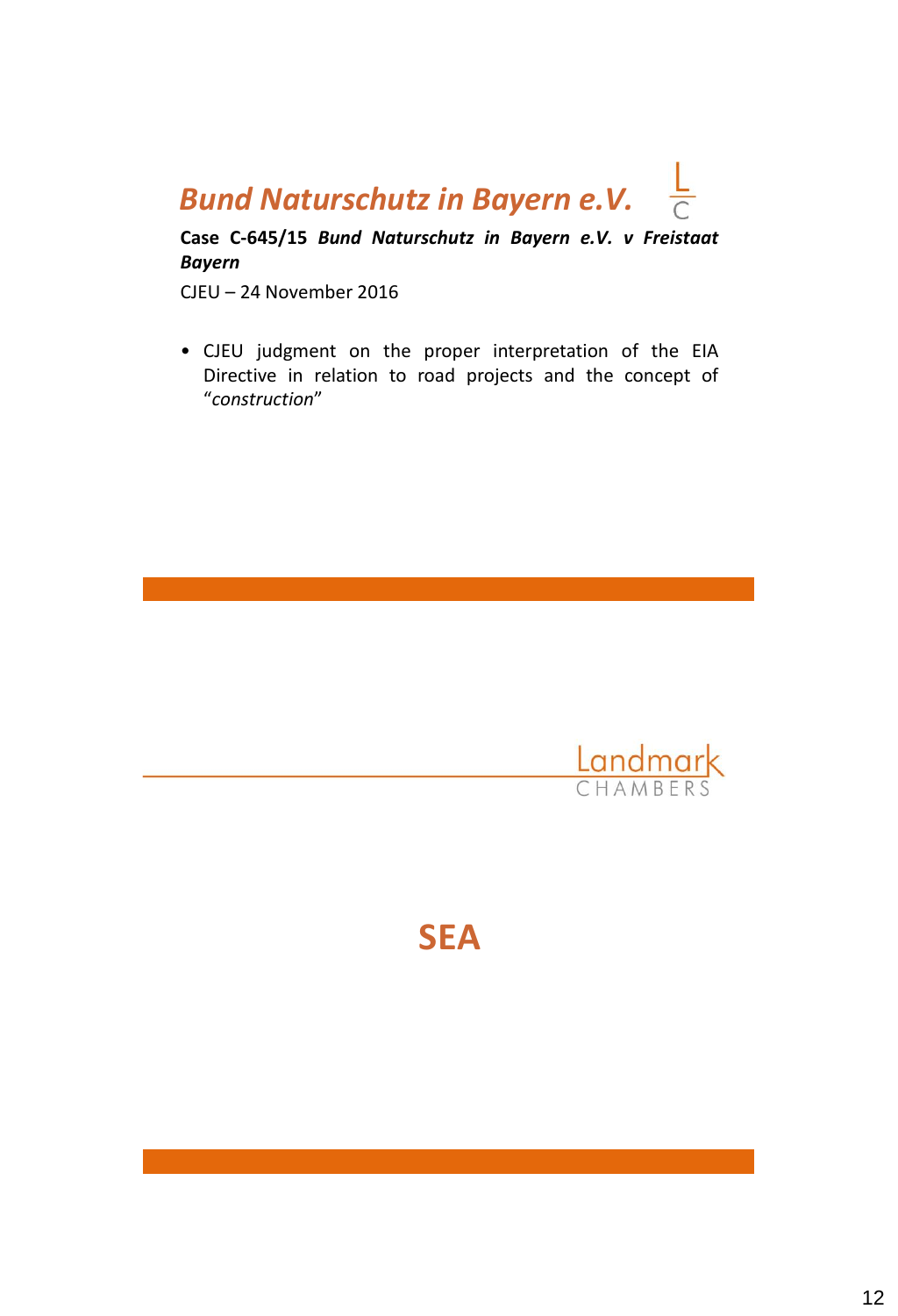### *Stonegate Homes*

*R (o.a.o. Stonegate Homes Ltd) v Horsham DC* [2016] EWHC 2512 (Admin) – 13 October 2016

- Challenge to the Henfield Neighbourhood Plan
- Patterson J: the assessment of reasonable alternatives within the SEA process was flawed and the making of the HNP was incompatible with EU obligations. The LPA's decision to make the HNP was thus irrational

### *Stonegate Homes*

- Alternative "Option C" dismissed in the SA/SEA report and in the HNP because *"*any further significant development in that area which lies furthest from the village centre would place unsustainable pressure on the local road system*"*
- Patterson J: question is whether "such evidence as there was, based upon local opinion and […] "what the community felt", was sufficient to meet the standard required under the SEA Directive?"
- No: [74]: "The problem here is that the absolute nature of the rejection of Option C is **unsupported by anything other than guesswork**. At the very least, …the parish council could have contacted the highways authority to obtain their views on the capacity of the broader local highways network in the western part of Henfield. There is no evidence that that was done"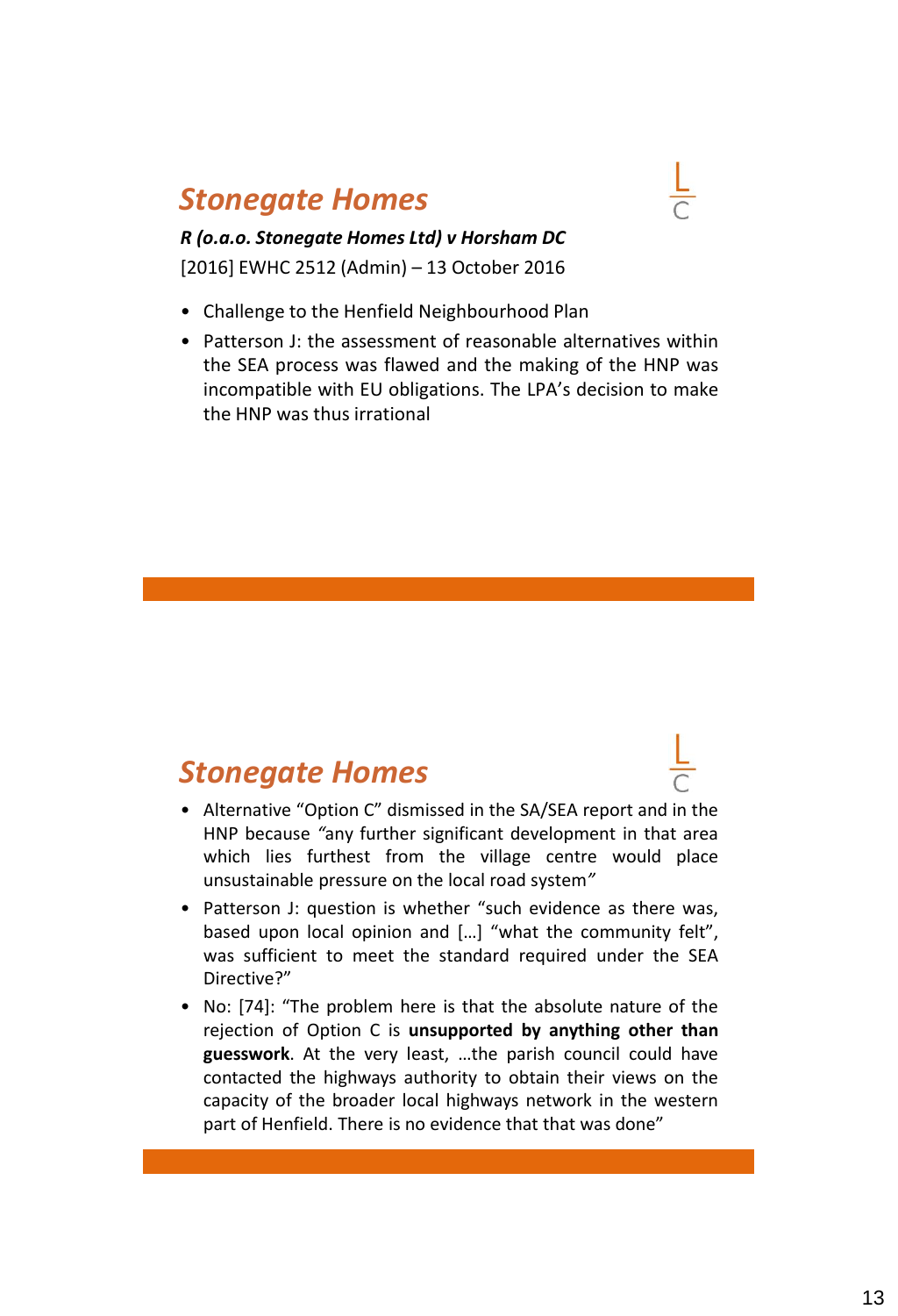### *RLT*

*R (o.a.o. RLT Built Environment Limited) v The Cornwall Council* [2016] EWHC 2817 (Admin) – 10 November 2016

• Hickinbottom J

"[46] …SEA is purely procedural in nature: it does not seek to drive or influence underlying policy, but only to require the proper assessment of (and, thereafter, consideration of) the potential environmental effects of a particular plan or programme before its adoption. "Reasonable alternatives" have to be seen through that, environmentally-focused, prism. Therefore, whilst the Court of Appeal in *Ashdown Forest* made clear that **"reasonable alternatives" include options which are potentially environmentally-equal** to the preferred option – in that case, options which, like the preferred option, eliminated the relevant risk – **the SEA regime does not require consideration of alternatives that are environmentally-inferior**."

### *RLT*

"The SEA Directive is designed to ensure that **potentially environmentally-preferable options that will or may attain policy objectives** are not discarded as a result of earlier strategic decisions in respect of plans of which the development forms part. The discarding of environmentally-inferior options is not its concern."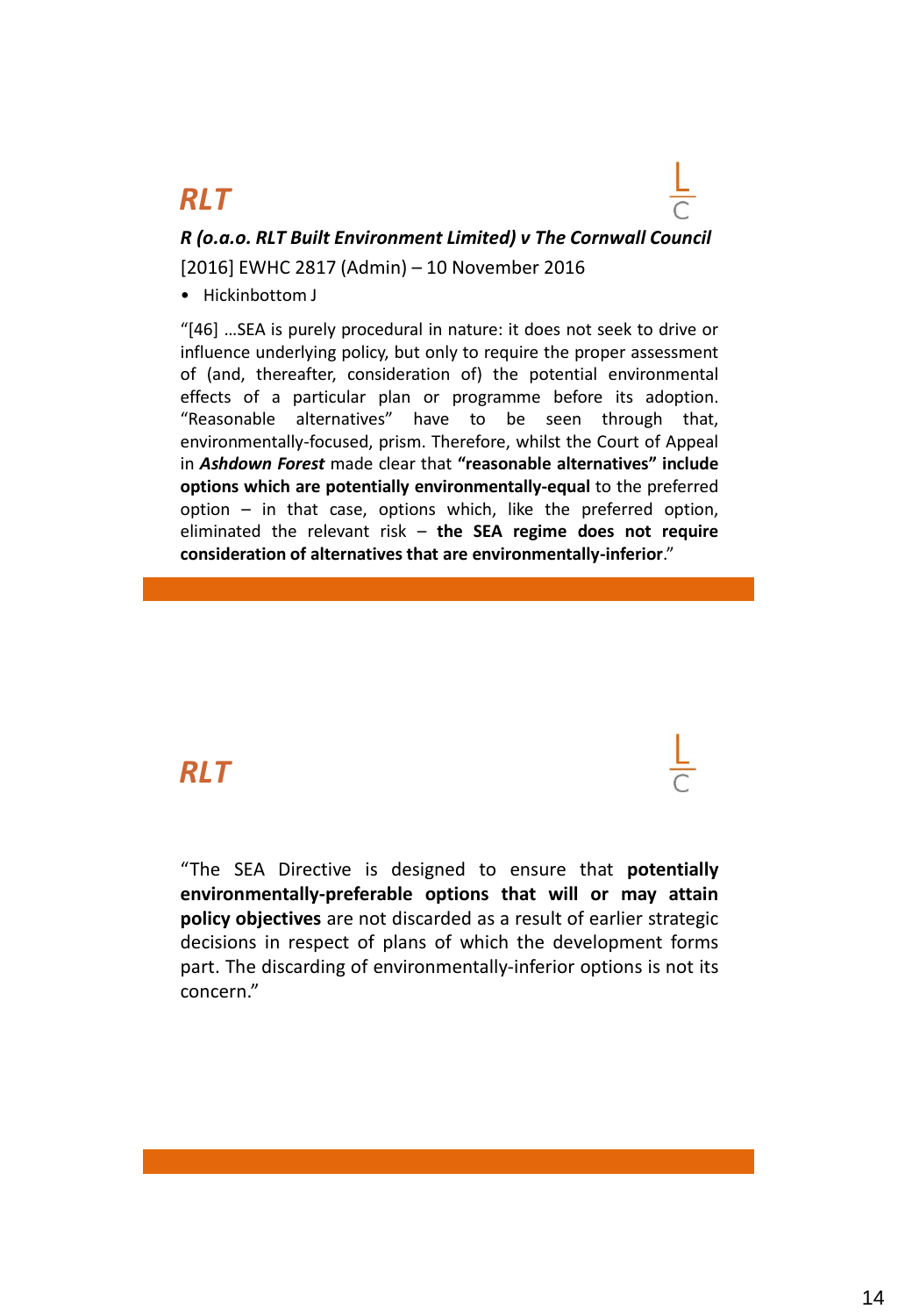### *DLA Delivery*



### *R (o.a.o. DLA Delivery Ltd) v Lewes DC*

[2017] EWCA Civ 58 – 10 February 2017

• Lindblom LJ

"[72] The court must **avoid an overly stringent approach to a "screening" decision** under regulations 5 and 9 of the SEA [Regulations](https://login.westlaw.co.uk/maf/wluk/app/document?src=doc&linktype=ref&context=55&crumb-action=replace&docguid=I0A9C39C0E45311DA8D70A0E70A78ED65) …Of course, the "screening" analysis will sometimes be so perfunctory or superficial as to be legally flawed. And there will be cases where the court has no choice but to find a "screening" decision unlawful… see, for example, the decision of this court in *R (Friends of Basildon Golf Course) v Basildon District Council [2011] Env LR 16* , in [particular](https://login.westlaw.co.uk/maf/wluk/app/document?src=doc&linktype=ref&context=55&crumb-action=replace&docguid=I8A59143007DF11E0A0BFB90D2A6E5993) para 62, per Pill LJ (with whom Carnwath and Rimer LJJ agreed). But the court must [remember](https://login.westlaw.co.uk/maf/wluk/app/document?src=doc&linktype=ref&context=55&crumb-action=replace&docguid=I20FE72A0150E11E590D3EAD923C2C0BE) that, as Richards LJ put it in *R (Larkfleet Homes Ltd) v Rutland County Council [2015] PTSR 1369* , para 41, "**documents of this kind are to be read as a whole and with a degree of benevolence**": see also, for example, *R (Bateman) v South [Cambridgeshire](https://login.westlaw.co.uk/maf/wluk/app/document?src=doc&linktype=ref&context=55&crumb-action=replace&docguid=ID3C93EE03EE111E0875CA3B9E6A6A242) District Council [2011] EWCA Civ 157* at [20], per Moore-Bick LJ."

### *DLA Delivery*

- Breach of the reg. 9(3) requirement to give reasons is identified (together with breach of the Habitats Regulations)
- CA decides to exercise its discretion against granting relief:
	- No real prejudice to the claimant or any other party in withholding a remedy
	- By contrast, "considerable prejudice" both to good administration and to the interests of the community in Newick (needless delay and uncertainty) if remedy is granted
- "[76] …in any event it is, in my view, inconceivable that the outcome of the SEA "screening" exercise …might now be any different if the "reasons for the determination" given in the scoping reports were amended and amplified. The "screening" decision itself was perfectly clear, not opposed by the "consultation bodies", and …well within the bounds of reasonable planning judgement."